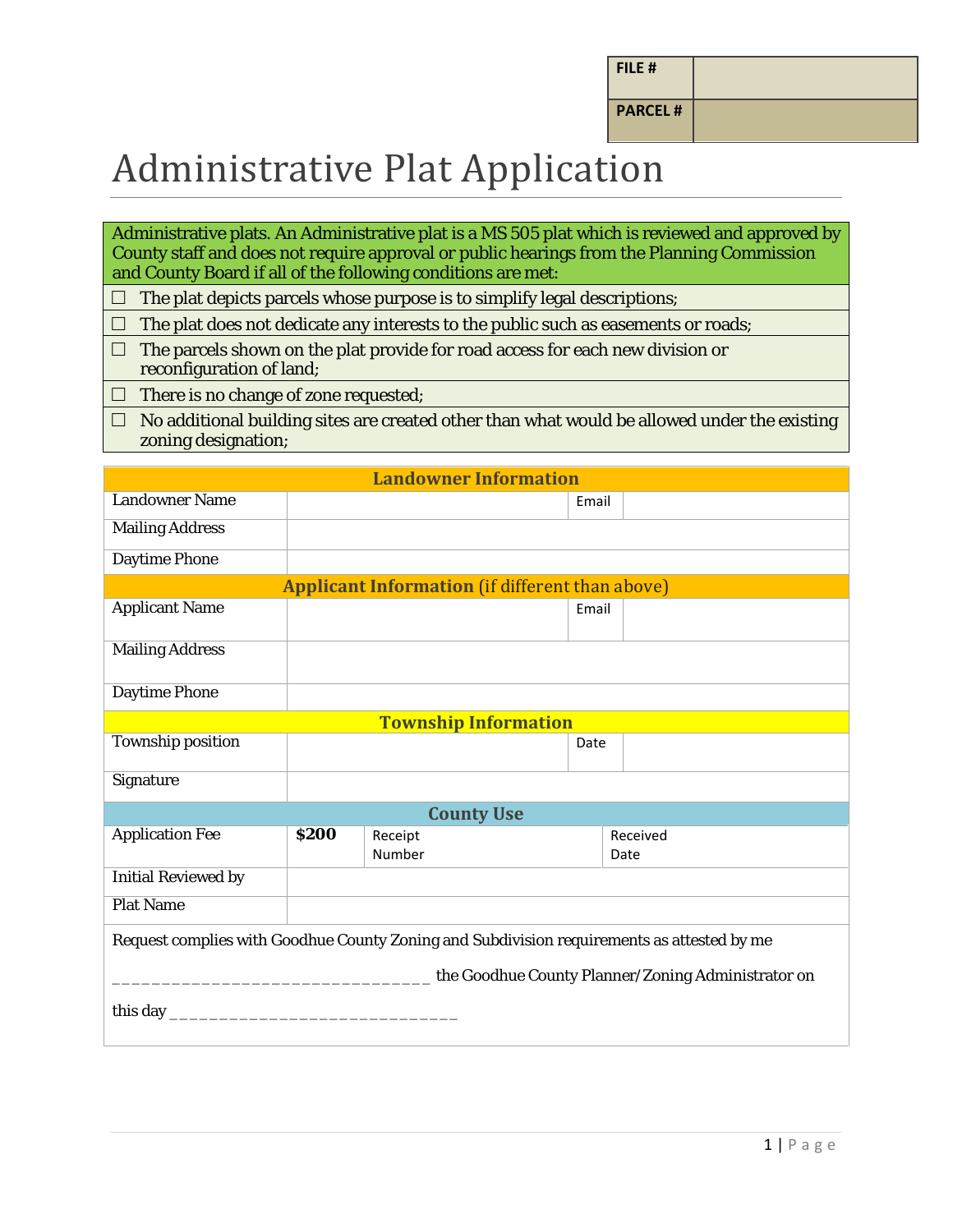The Subdivider shall engage a Minnesota Licensed Land Surveyor, Engineer, or Landscape Architect to prepare a **Preliminary Plat** of the area to be subdivided. The Preliminary Plat shall contain:

#### **Identification and Description**

- $\Box$  Proof of ownership: A copy of a current Title Commitment, Title Opinion, or Certificate of Title (Torrens property) that covers the property of the proposed plat shall be submitted with the proposed plat.
- $\Box$  The proposed name of the proposed plat, which shall not duplicate or be similar in pronunciation or spelling to the name of any plat heretofore recorded in the County.

**Existing conditions**: A current Certificate of Survey, which shall be used as the basis for the proposed plat, shall be prepared and executed by a Minnesota Licensed Land Surveyor, depicting the following information:

- $\Box$  Scale of drawing; one (1) inch equals one hundred (100) feet or one (1) inch equals two hundred (200) feet;
- □ North arrow:
- □ Date of Survey;
- $\Box$  Legal description of the boundary of the subject parcel(s);
- $\Box$  Sufficient boundary survey data and mathematical information (bearings to the nearest one second of a degree and dimensions to the nearest one hundredth of a foot) to locate and retrace the boundary;
- $\Box$  Total area in square feet or acres of the proposed plat (or tax parcel);
- $\Box$  Existing site improvements within the proposed plat and any existing improvements within 10 feet of the proposed plat boundary, or a notation indicating no site improvements exist;
- $\Box$  All encroachments along the boundary of the proposed plat (or tax parcel), or a notation indicating no evidence of encroachment was found;
- $\Box$  All easements of record, or a notation indicating the there are no easements of record;
- $\Box$  Ponds, lakes, rivers, streams, creeks, wet lands, and other waterways within or adjacent to the proposed plat, or a notation indicating none of these features are within or adjacent to the proposed subdivision. The ordinary high water elevation and 100 year flood elevations shall be shown where applicable. Elevations shall be referenced to an established bench mark with a mean sea level elevation and noted on the proposed plat;
- $\Box$  Location, right of way widths, and names of public roads, other public ways, or railroads within or adjacent to the proposed plat boundary;
- $\Box$  Location of private roads within or adjacent to the proposed plat boundary
- $\Box$  Distance and direction reference ties from the boundary of the proposed plat to a minimum of 2 Public Land Survey corner monuments.
- $\Box$  The structures that are located closest to the proposed tax parcel boundaries along with distances to such boundary.